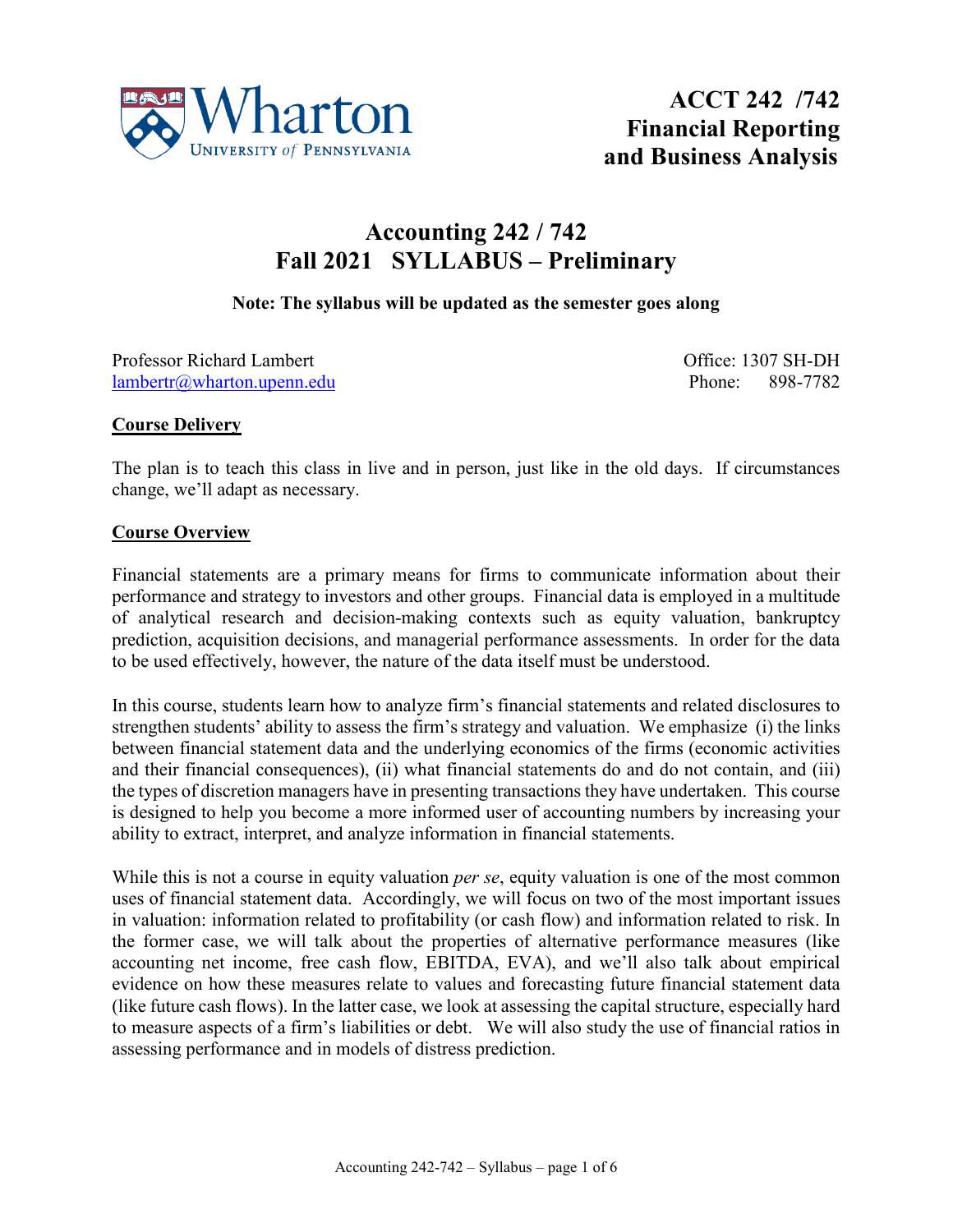To meet the course objectives, we will rely extensively on case studies involving the financial disclosures of actual companies. We will also make use of spreadsheet models and larger data sets (often obtained from WRDS) to conduct larger-scale analysis.

The course assumes a solid understanding of basic financial accounting (at the level of Accounting 101). A course in finance (discounted cash flow models, weighted average cost of capital, option pricing models), will also be helpful, but not required. Some exposure to probability and statistics will also be helpful.

# **Course Materials**

*Text:* Wahlen, Baginski, and Bradshaw, *Financial Reporting, Financial Statement Analysis and Valuation: A Strategic Perspective*, 9<sup>th</sup> Edition, Cengage, 2018. The text is required.

**Canvas**: Additional material (slides, solutions, spreadsheets, outside readings) are available on the Canvas site associated with the course.

#### **More about Canvas**

The course has a site on Canvas. The ASSIGNMENTS folder provides links to the notes, readings, cases, etc. for each class session. Within the FILES folder is all the Course Material. There is a sub-folder for each class session, as well as one for the syllabus and the exams. Inside the folder for a given class session, you will see three or four subfolders:

|                                       | Notes and Readings: This includes notes, problems, cases, and readings that were<br>included in the bulk pack.                                                                                                                                                                                                                                                                                                                                                                                                                                                        |
|---------------------------------------|-----------------------------------------------------------------------------------------------------------------------------------------------------------------------------------------------------------------------------------------------------------------------------------------------------------------------------------------------------------------------------------------------------------------------------------------------------------------------------------------------------------------------------------------------------------------------|
| Pre Class Material:                   | New readings, problems, and cases (ones not included in the<br>course pack) are contained here. This folder will also have any<br>spreadsheets available to help work the problems and cases.<br>Finally, this folder will contain power point slides that will be<br>constitute the outline of what we'll cover in class that day. Many<br>students find that printing out the slides before class helps them<br>follow along better. Two to three slides per page is a good<br>compromise between not using up too much paper and having<br>room to jot down notes. |
| Solutions and Post<br>Class Material: | This is where I'll post solutions, corrections, etc.                                                                                                                                                                                                                                                                                                                                                                                                                                                                                                                  |

#### **Office Hours**

This semester, my office hours will be held "virtually." I'll announce office hours later. In the meantime, if you want to discuss things, we can set up a time via Zoom.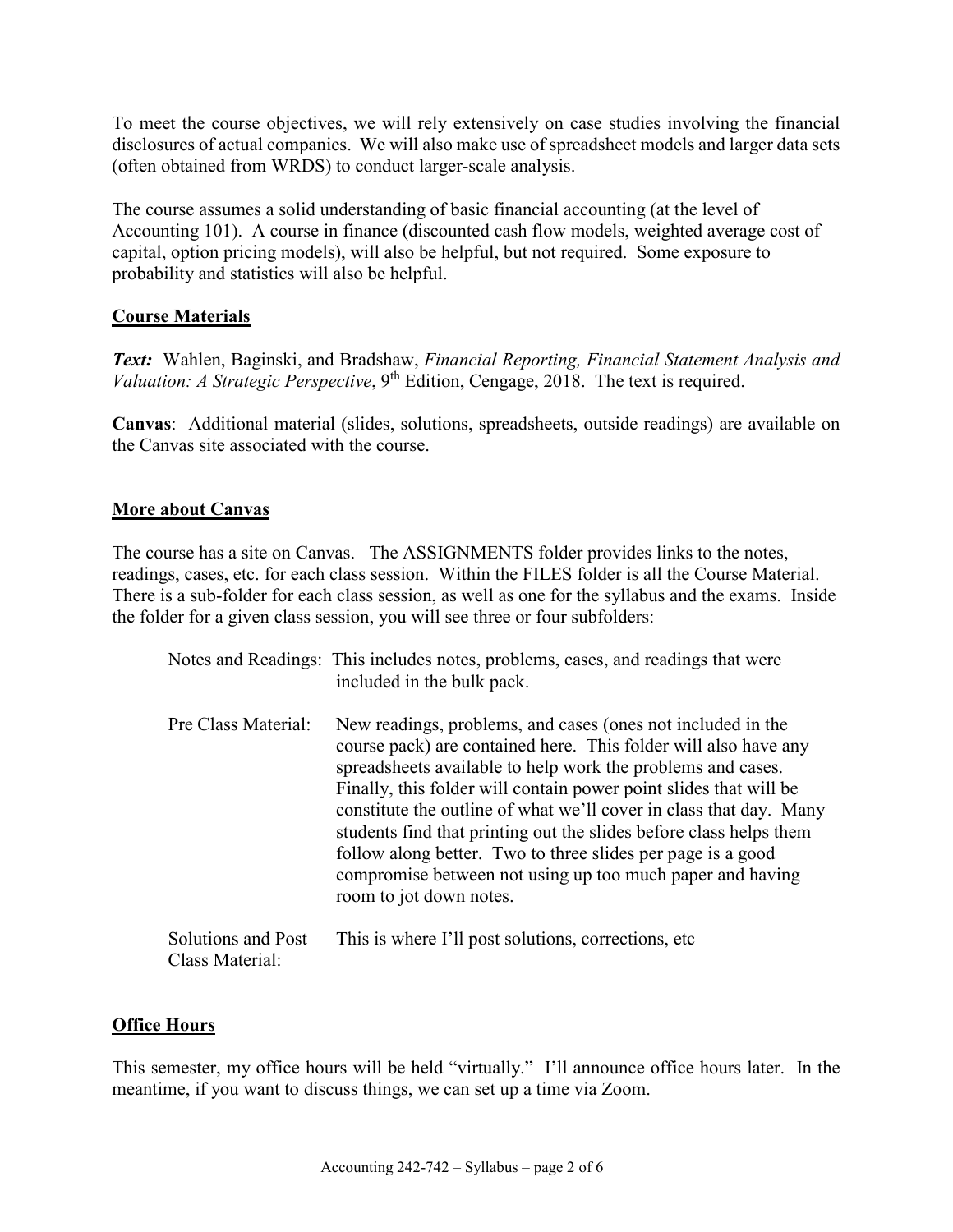We'll use the discussion boards on Canvas to ask and answer questions as well.

E-mail is the easiest and quickest way to get your questions answered.

#### **Grading and Course Requirements**

Your grade for the course will be determined on the basis of:

| <b>Class Participation</b> | $5\%$   |
|----------------------------|---------|
| Quiz Assignments (4)       | 60%     |
| Project                    | 35%     |
| Total                      | $100\%$ |

#### **Class Participation**

Given the uncertainty surrounding how class will be conducted and how many people will be participating remotely, class participation will not count very much. It's not zero, though, because the amount of learning that takes place in the course goes up when there is more participation. Good participation can be through asking good questions, answering questions, and adding helpful "anecdotes" or "experiences" related to the topics we're talking about in class. Class participation grades are based on what you add to the learning experience of the entire class. Simply talking a lot, or asking "too many" questions does not add to others' learning experience, and will not be rewarded.

# **Quizzes**

There will be 4 Quizzes spaced throughout the semester. Quizzes are to be done individually. They are "take home," and are, of course, therefore open-book and open-notes. Each one will be similar in spirit to the practice problems and cases we do each day. Each quiz focuses on a small number of the topics we will have covered. While they are not computationally intensive, there will be some computations!

There will be typically be a multi-day window of time when you can choose to take each quiz. One you start it, you'll have time limit (say 90 minutes to 2 hours) to turn in your answers. The assignments will be done via the Canvas "Quiz" feature. You'll turn in your answers electronically; no hard copies are accepted.

Think of the quizzes collectively as being equivalent to two exams, with the problems being done at separate dates instead of all packed into bigger, longer exams.

Questions and solutions from prior quizzes and exams (some of which were much longer quizzes) will be available on Canvas. Please be aware that the sequence of topics is not always the same from semester to semester. Therefore, it is possible that there are topics we are covering on, say, Quiz #1 this year, that were on a different quiz number in prior years, or may not have been on either one.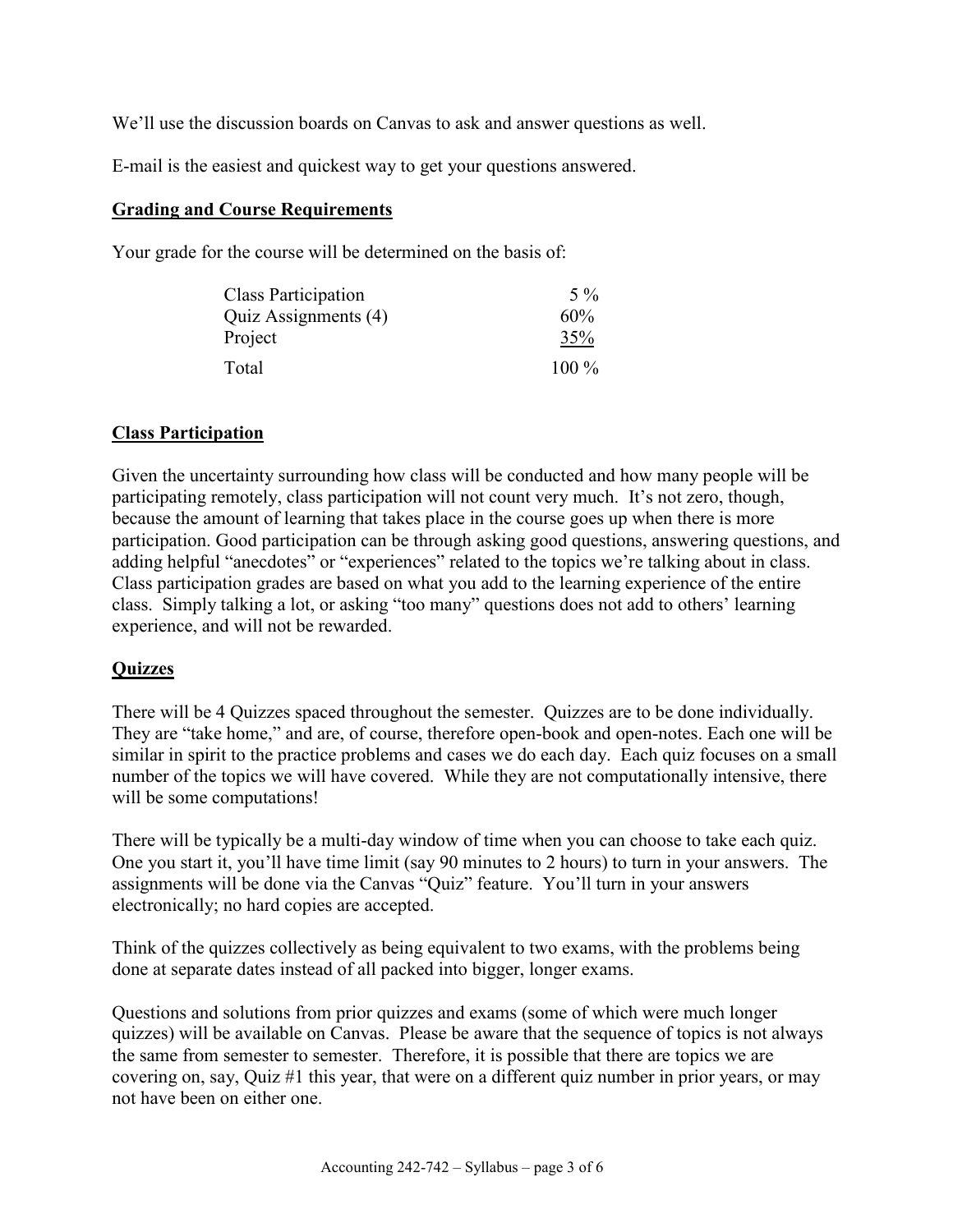# **Project**

There will be a Project due at the end of the semester. IT IS TO BE DONE INDIVIDUALLY – NOT IN GROUPS. An electronic copy of your project is to be sent to me by the due date.

The Project will involve more extensive analysis than Quiz problems. Calculations will probably be done using spreadsheets rather than "by hand." You'll be given financial statement data from MULTIPLE companies, and you'll be asked to analyze and/or compare them. Some of the data will be from the financial statements of the companies and some will be from WRDS. You will not have to collect any data yourself (other than extract it from the financial statements provided).

A description of the Project is on Canvas.

# **Re-Grading Requests**

All re-grading requests must be made within *two calendar weeks* following the return of the assignment or exam (unless otherwise noted). *A request for a regrade will not be considered if it is submitted more than two weeks after the return of the assignment or exam (or after the specified deadline)*. **To have an assignment or exam re-graded, you must submit the original (with no modifications) and a written description of your disagreement with the initial grade**.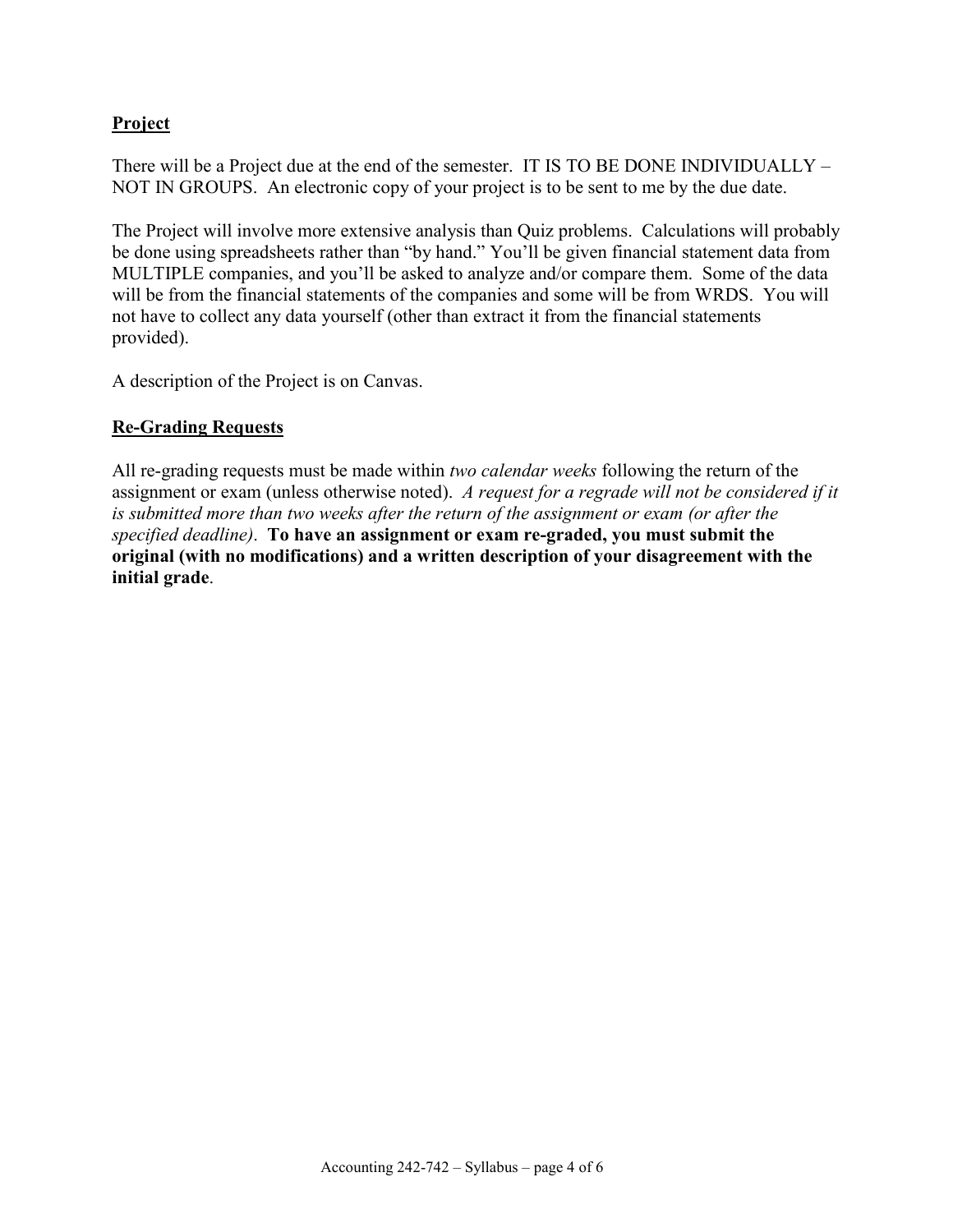# **Preliminary Course Outline**

| Session        | Date         | Topic                                                   | Problem/Case                        |
|----------------|--------------|---------------------------------------------------------|-------------------------------------|
| 1              | Mon Aug 30   | Introduction                                            | Allergan, Barrick Gold              |
| $\overline{c}$ | Wed Sept 1   | Earnings Quality - Non-recurring Items                  | Corbomax                            |
| 3              | Wed Sept 8   | Financial Statement Decompositions and Re-              | Oracle, Vulcan Part 1               |
|                |              | packaging                                               |                                     |
| $\overline{4}$ | Mon Sept 13  | Earnings Per Share and Dilution                         | Ciber                               |
| 5              | Wed Sept 15  | <b>Stock Based Compensation</b>                         | Intuitive Surgical                  |
| 6              | Mon Sept 20  | <b>Cash Flow Statement</b>                              | Alpha and Beta<br>Epsilon and Omega |
| $\tau$         | Wed Sept 22  | Free Cash Flow                                          | Oracle, Which Measure of            |
|                |              | Quiz #1 Due                                             | FCF Works, FCF With a               |
|                |              |                                                         | <b>Terminal Value</b>               |
| 8              | Mon Sept 27  | Forecasting and Dynamic Relationships                   | Walmart                             |
|                |              |                                                         |                                     |
|                |              | <b>OPERATING ACTIVITIES</b>                             |                                     |
| 9              | Wed Sept 29  | Revenue Recognition                                     | Tenet Healthcare                    |
|                |              |                                                         | Workday Inc                         |
| 10             | Mon Oct 4    | Margins and Segments                                    | Vulcan, Procter and Gamble          |
| 11             | Wed Oct 6    | <b>Income Taxes</b>                                     | Alphabet                            |
|                |              | Quiz # 2 Due                                            |                                     |
|                |              |                                                         |                                     |
|                |              | <b>INVESTING ACTIVITIES</b>                             |                                     |
| 12             | Mon Oct 11   | CAPEX and Depreciation                                  | <b>Land Securities</b>              |
|                |              |                                                         |                                     |
|                | Wed Oct 13   | <b>UNDERGRADS ONLY - Option Valuation</b>               | Intuitive Surgical                  |
|                | Mon Oct $18$ | <b>UNDERGRADS ONLY - Governance and</b><br>Compensation | Abercrombie and Fitch               |
|                | Wed Oct 20   | <b>UNDERGRADS ONLY - Detecting Earnings</b>             |                                     |
|                |              | Management                                              |                                     |
|                |              |                                                         |                                     |
| 13             | Mon Oct 25   | Investments in Intangibles                              | Pfizer                              |
| 14             | Wed Oct 27   | Acquisitions and Noncontrolling Interests               | Coke, Alza                          |
| 15             | Mon Nov 1    | Complex Organizational Structures - SPE's and<br>VIE's  | <b>TBA</b>                          |
| 16             | Wed Nov 3    | EVA and Accounting Based Valuation                      | <b>TBA</b>                          |
|                |              | Quiz # 3 Due                                            |                                     |
|                |              |                                                         |                                     |
|                |              | FINANCIAL ASSETS AND CLAIMS                             |                                     |
|                |              |                                                         |                                     |
| 17             | Mon Nov 8    | Investments in Financial Assets                         | Berkshire Hathaway                  |
| 18             | Wed Nov 10   | Long Term Debt - Book Value & Mkt Value                 | Royal Bank of Scotland              |
|                |              |                                                         | Delta Energy                        |
| 19             | Mon Nov $15$ | <b>EBITDA</b> and Multiples Based Valuation             | Toys R Us, Vega Valuation           |
| 20             | Wed Nov 17   | Leases                                                  | Intel, CVS                          |
|                |              |                                                         |                                     |
|                | Mon Nov 22   | <b>NO CLASS - Thanksgiving Break</b>                    |                                     |
|                | Wed Nov 24   | <b>NO CLASS - Thanksgiving Break</b>                    |                                     |